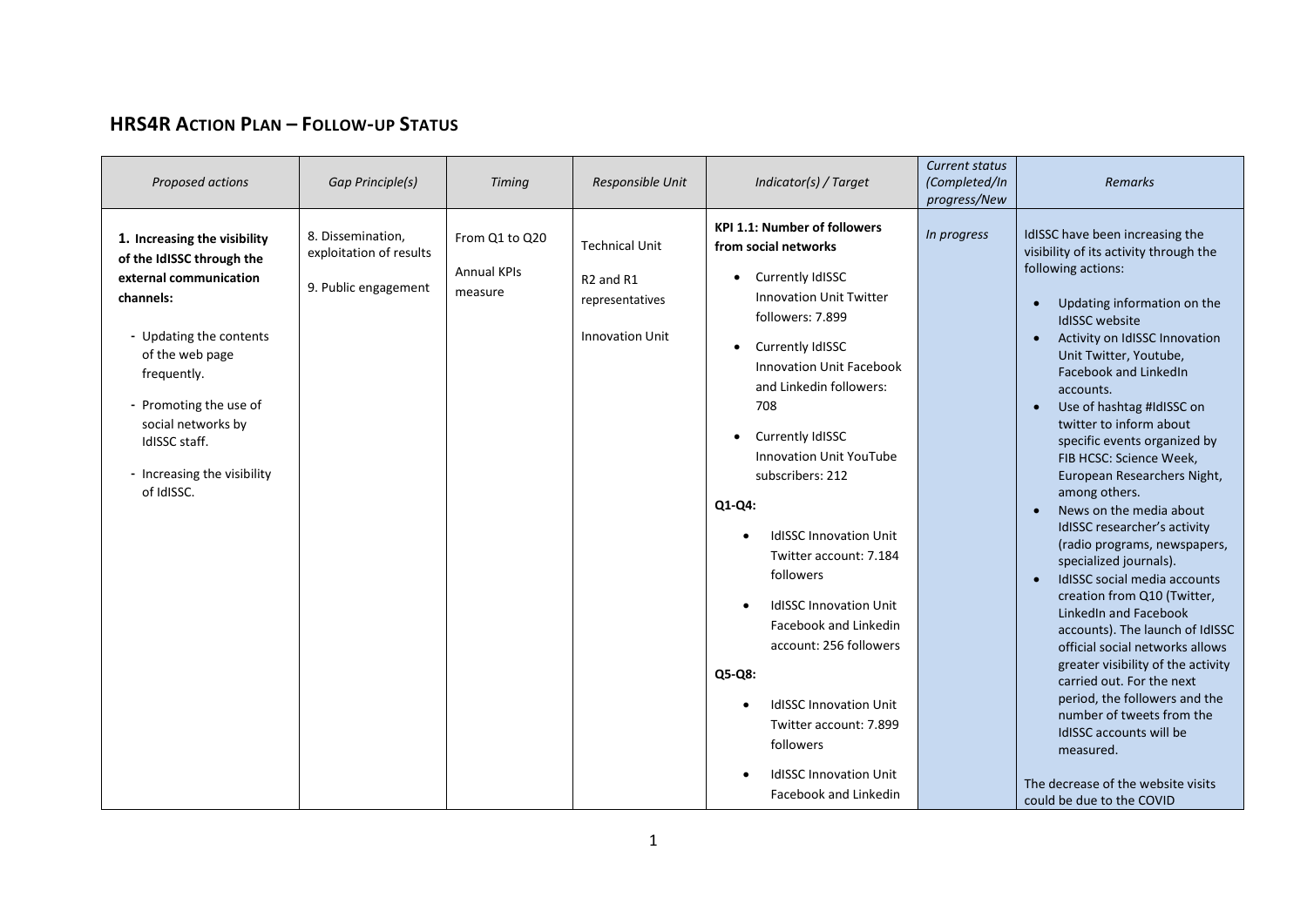|                                                                                                                                                                                                                                                                                                            |                                                                      |                                                 |                                                                                     | account: 708 followers<br><b>IdISSC Innovation Unit</b><br>Youtube account: 212<br>subscribers<br>KPI 1.2: Number of visits to the<br>website<br>Q1-Q4: 91.962                                                                                                  |             | pandemic, among other factors. The<br>institution will update the website,<br>compiling new contents (on line<br>training activities, new information<br>about research groups, new<br>sections, etc). The institution will<br>inform about the changes on the<br>social media, in order to increase de<br>number of visits.                                           |
|------------------------------------------------------------------------------------------------------------------------------------------------------------------------------------------------------------------------------------------------------------------------------------------------------------|----------------------------------------------------------------------|-------------------------------------------------|-------------------------------------------------------------------------------------|-----------------------------------------------------------------------------------------------------------------------------------------------------------------------------------------------------------------------------------------------------------------|-------------|------------------------------------------------------------------------------------------------------------------------------------------------------------------------------------------------------------------------------------------------------------------------------------------------------------------------------------------------------------------------|
|                                                                                                                                                                                                                                                                                                            |                                                                      |                                                 |                                                                                     | Q5-Q8: 53.424<br><b>KPI 1.3: Number of news about</b><br>IdISSC activities in the media<br>Q1-Q4: 189 news; 391 impacts<br>Q5-Q8: 247 news; 768 impacts                                                                                                         |             |                                                                                                                                                                                                                                                                                                                                                                        |
| 2. Organizing seminars, to<br>disseminate IdISSC activity<br>to society and patients:<br>- Promoting the<br>dissemination of IdISSC<br>activities.<br>- Stablishing an annual plan<br>to organize seminars of<br>interest for researchers<br>and other research<br>activities for society and<br>patients. | 8. Dissemination,<br>exploitation of results<br>9. Public engagement | From Q1 to Q20<br><b>Annual KPIs</b><br>measure | <b>Technical Unit</b><br>R3 and R2<br>representatives<br><b>Scientific Director</b> | <b>KPI 2.1: Number of dissemination</b><br>activities organized for society<br>and patients<br>Q1-Q4: 28<br>14 organized by FIB HCSC<br>2 attended as participant<br>4 organized by IdISSC Innovation<br>Unit<br>8 organized by San Carlos Clinical<br>Hospital | In progress | The FIB HCSC organizes several<br>dissemination activities focused on<br>society and patients:<br>Researchers<br>European<br>$\bullet$<br>Night<br><b>Science Week</b><br>Open Doors Day<br>Day of women and girls in<br>$\bullet$<br>science<br>Workshops with patients<br>Meetings with patient<br>associations<br>Innovation activities for<br>$\bullet$<br>society |
|                                                                                                                                                                                                                                                                                                            |                                                                      |                                                 |                                                                                     | Q5-Q8: 33<br>19 organized by FIB HCSC<br>3 organized by researchers<br>3 organized by the IdISSC                                                                                                                                                                |             | The KPI measure includes not only<br>the events organized and being<br>attended by FIB HCSC, but also the<br>activities organized by the IdISSC                                                                                                                                                                                                                        |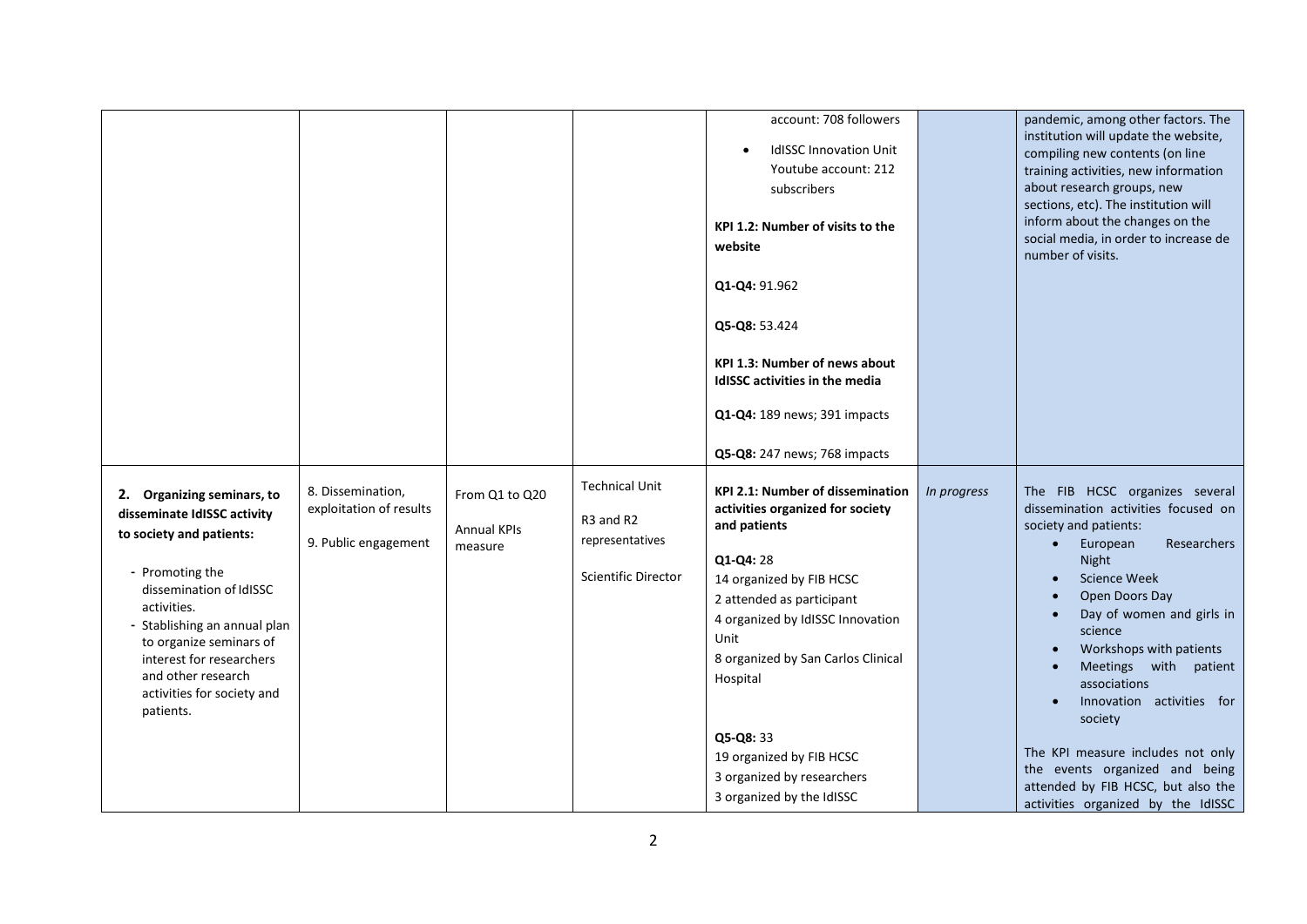|                                                                                                                                                                                                                     |                                                                                                                                                                                                                  |                                                                                                                                                                 |                         | <b>Innovation Unit</b><br>8 organized by San Carlos Clinical<br>Hospital                                                                                                                                                                                      |             | Innovation Unit and the San Carlos<br>Clinical Hospital, focused on society<br>and patients.                                                                                                                                                                                                                                                                                                                                                                                                                                                                                                                                                                                                                                                                                                                                                                                                                                                                                                                         |
|---------------------------------------------------------------------------------------------------------------------------------------------------------------------------------------------------------------------|------------------------------------------------------------------------------------------------------------------------------------------------------------------------------------------------------------------|-----------------------------------------------------------------------------------------------------------------------------------------------------------------|-------------------------|---------------------------------------------------------------------------------------------------------------------------------------------------------------------------------------------------------------------------------------------------------------|-------------|----------------------------------------------------------------------------------------------------------------------------------------------------------------------------------------------------------------------------------------------------------------------------------------------------------------------------------------------------------------------------------------------------------------------------------------------------------------------------------------------------------------------------------------------------------------------------------------------------------------------------------------------------------------------------------------------------------------------------------------------------------------------------------------------------------------------------------------------------------------------------------------------------------------------------------------------------------------------------------------------------------------------|
| 3. Considering and using<br>mobility as a favorable<br>condition in the recruitment<br>procedure (OTM-R 1):<br>- Establishing parameters<br>to recognize mobility in<br>the recruitment and<br>selection procedure. | 12. Recruitment of<br><b>Early Stage</b><br>Researchers<br>13. Recruitment<br>14. Selection<br>15. Transparency<br>16. Judging merit<br>18. Recognition<br>of mobility<br>experience<br>29. Value of<br>mobility | From Q1 to Q20<br><b>Annual KPIs</b><br>measure<br>Q10: SOP:<br>Evaluation of<br>candidates and<br>incorporation of<br>professionals<br>available in<br>English | Human Resources<br>Unit | <b>KPI 3.1: Number of research</b><br>recruited with mobility<br>recognition evaluated<br>Q1-Q4: 16<br>Q5-Q8: 6<br>D 3.1: SOP: Evaluation of<br>candidates and incorporation of<br>professionals<br>Draft document in Spanish and<br>English on the intranet. | In progress | Until now, FIB HCSC has valued<br>mobility in the recruitment<br>procedures of international projects.<br>From Q7 there was none<br>recruitment for international<br>projects due in part to COVID<br>pandemic.<br>From Q9, the institution will<br>consider the mobility in all the<br>recruitment procedures carried out<br>by FIB HCSC, including regional,<br>national and international projects.<br>The annual target will be 100% of<br>the recruitments.<br>FIB HCSC participates with governing<br>bodies for the definition of a<br>regional working agreement for<br>researchers. A Collective Agreement<br>of Biomedical Research Foundations<br>is under development in the<br>Community of Madrid. The<br>agreement includes the urge to<br>consider selection criteria based in<br>open, transparent and merit-based<br>recruitment policies and the mobility<br>as a valued opportunity for<br>researcher career, in other aspects.<br>The Technical Unit and the HR<br>responsible worked on an own |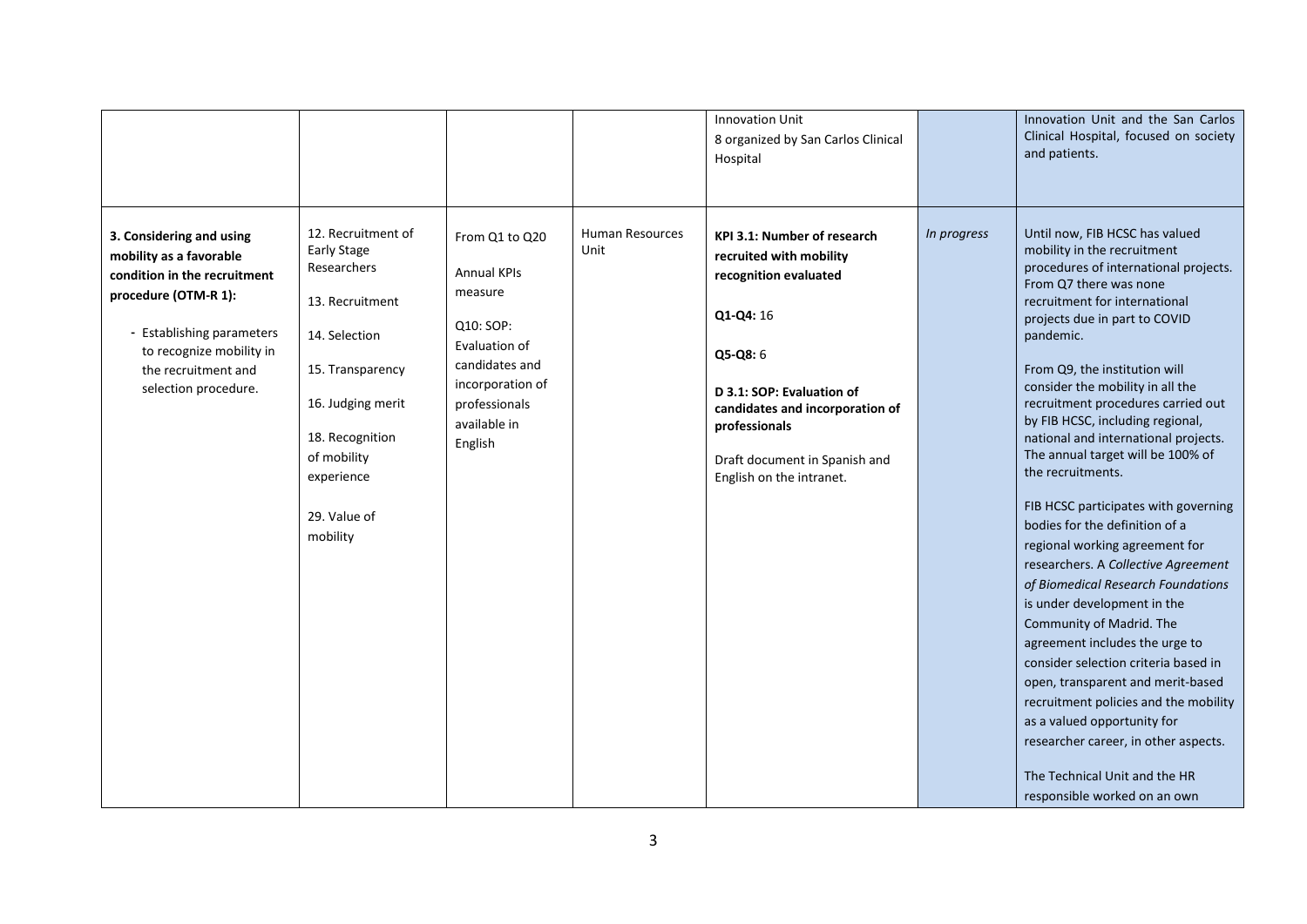|                                                                                                                                                                                                                                               |                                                                   |                                                                                                                   |                                                                                                                 |                                                                                                                                                                                                                                     |             | Standard Operating Procedure of<br>recruitment (SOP: Evaluation of<br>candidates and incorporation of<br>professionals). A draft version<br>approved by HR Unit is available in<br>Spanish and English on the intranet.                                                                                                                                                                                                                                                                                                                                                                                                                                                                                                       |
|-----------------------------------------------------------------------------------------------------------------------------------------------------------------------------------------------------------------------------------------------|-------------------------------------------------------------------|-------------------------------------------------------------------------------------------------------------------|-----------------------------------------------------------------------------------------------------------------|-------------------------------------------------------------------------------------------------------------------------------------------------------------------------------------------------------------------------------------|-------------|-------------------------------------------------------------------------------------------------------------------------------------------------------------------------------------------------------------------------------------------------------------------------------------------------------------------------------------------------------------------------------------------------------------------------------------------------------------------------------------------------------------------------------------------------------------------------------------------------------------------------------------------------------------------------------------------------------------------------------|
| 4. Providing an<br>international and friendly<br>research environment<br>(OTM-R 2):<br>- Having IdISSC<br>information available in<br>English.<br>- Having relevant<br>documents translated<br>into English to assist<br>foreign researchers. | 23. Research<br>environment<br>30. Access to career<br>device     | From Q1 to Q20<br><b>Annual KPIs</b><br>measure<br>From Q13:<br>English versions<br>of relevant<br>documentation. | <b>Human Resources</b><br>Unit<br><b>Technical Unit</b><br>R <sub>2</sub> and R <sub>1</sub><br>representatives | D 4.1: English versions of<br>relevant documentation<br>5 documents available in<br>English<br>1 draft document in<br>$\bullet$<br>progress<br>KPI 4.1: Number of foreign<br>researchers recruited per year<br>Q1-Q4: 1<br>Q5-Q8: 4 | In progress | FIBHSCS has translated the following<br>documents into English:<br><b>IdISSC Annual Activity Report</b><br>$\bullet$<br>Calls for international projects<br>$\bullet$<br>OTM-R policy<br>$\bullet$<br><b>IdISSC User information</b><br>$\bullet$<br>brochure<br>SOP: Evaluation of candidates<br>and incorporation of<br>professionals<br>FIBHSCS is still translating into<br>English other relevant documents,<br>the most of them in advanced<br>versions:<br>IdISSC Welcome guide<br>FIBHSCS actively promotes foreign<br>researchers' recruitments,<br>promoting specifics regional calls to<br>attract talent from abroad. The<br>institution supports researchers in<br>visa processing and administrative<br>burden. |
| 5. Defining a professional<br>career for researchers at<br>all stages of their career:                                                                                                                                                        | 22. Recognition of the<br>profession<br>28. Career<br>development | From Q1 to Q20<br><b>Annual KPIs</b><br>measure                                                                   | Management<br>Director<br><b>Scientific Director</b>                                                            | <b>KPI 5.1: Number of meetings</b><br>with IdISSC participation for the<br>establishment of the<br>professional career for<br>researchers in the Community of                                                                       | Extended    | FIB HCSC is actively working on<br>providing a frame for the<br>professional career of researchers in                                                                                                                                                                                                                                                                                                                                                                                                                                                                                                                                                                                                                         |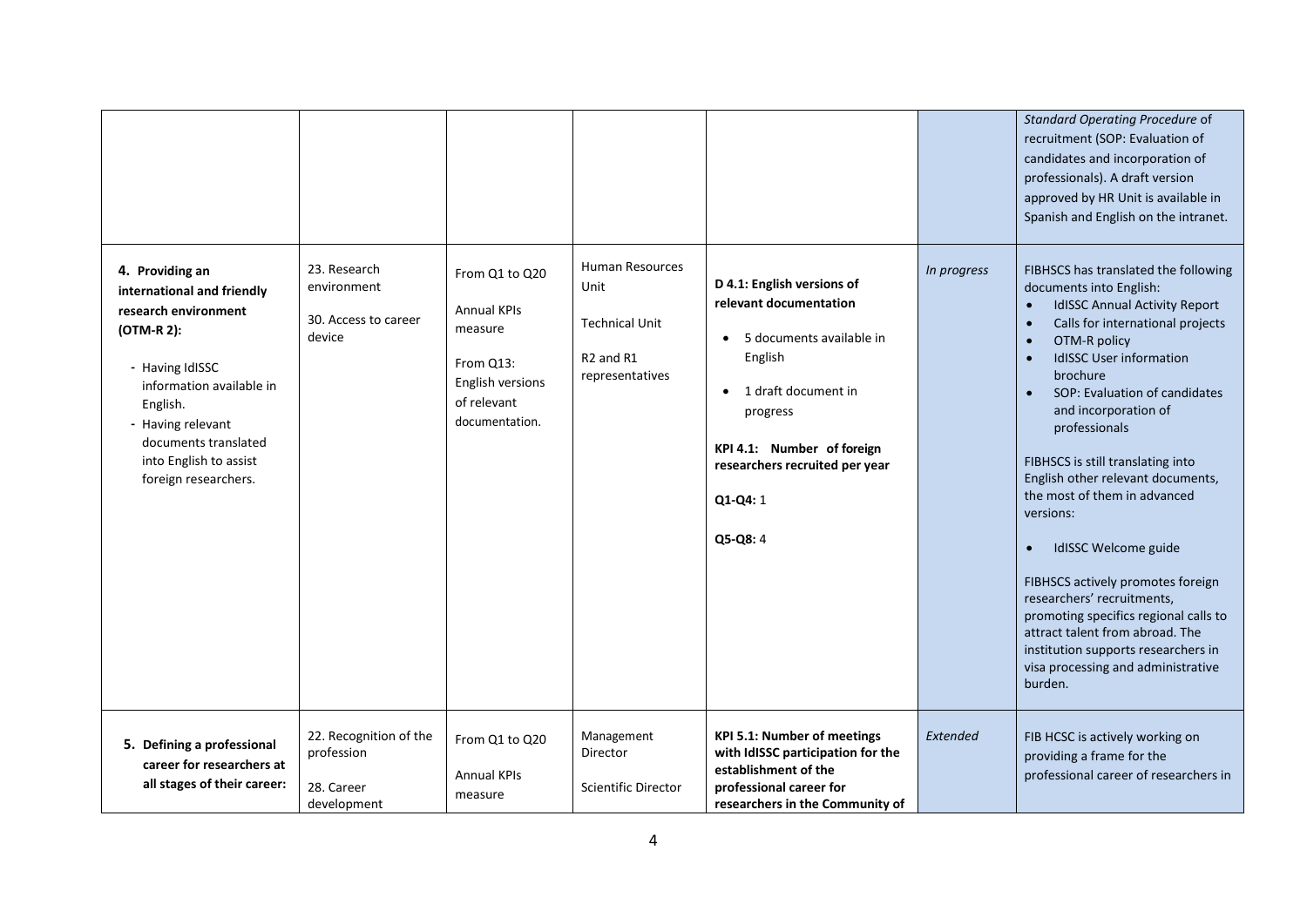| - Contribute to define the |                             |                                       | Madrid                          | the Community of Madrid.                |
|----------------------------|-----------------------------|---------------------------------------|---------------------------------|-----------------------------------------|
| Professional career        | 29. Value of mobility       | From Q20:                             |                                 |                                         |
| Model for IdISSC           |                             | Standard policy for                   | Q1-Q4: 14                       | <b>IdISSC Scientific and Management</b> |
| researchers in the         | 38. Continuing              | professional                          |                                 | Directions are especially involved in   |
| Community of Madrid.       | Professional<br>Development | development and<br>career plan in FIB | Q5-Q8: 5                        | this process, organizing and            |
| - NEW: Contribute to the   |                             | <b>HCSC</b>                           |                                 | participating in several meetings and   |
| professional               |                             |                                       | NEW KPI: 5.2. Number of         | workshops about the researcher's        |
| development of FIB         |                             |                                       | agreements with regional        | professional development with           |
| HCSC researchers.          |                             |                                       | government bodies.              | regional and national govern bodies.    |
|                            |                             |                                       | NEW KPI 5.3. Number of          | Specifically, IdISSC Scientific         |
|                            |                             |                                       | initiatives carried out by FIB  | Direction participates in the HR        |
|                            |                             |                                       | <b>HCSC</b> to promote the      | <b>Technical Commission of the</b>      |
|                            |                             |                                       | professional development of the | Institute of Health Carlos III (highest |
|                            |                             |                                       | researchers                     | national body on health research)       |
|                            |                             |                                       |                                 | and the Science and Technology          |
|                            |                             |                                       |                                 | Committee of the Community of           |
|                            |                             |                                       |                                 | Madrid.                                 |
|                            |                             |                                       |                                 |                                         |
|                            |                             |                                       |                                 | FIB HCSC will actively participate in   |
|                            |                             |                                       |                                 | all the initiatives aiming to           |
|                            |                             |                                       |                                 | contribute to the development of a      |
|                            |                             |                                       |                                 | research career in biomedicine in       |
|                            |                             |                                       |                                 | Spain. For instance, FIB HCSC is        |
|                            |                             |                                       |                                 | involved in a project where a survey    |
|                            |                             |                                       |                                 | to all the staff will be conducted to   |
|                            |                             |                                       |                                 | collect different perceptions on this   |
|                            |                             |                                       |                                 | regard.                                 |
|                            |                             |                                       |                                 |                                         |
|                            |                             |                                       |                                 | FIB HCSC is also involved with the      |
|                            |                             |                                       |                                 | regional government offering three      |
|                            |                             |                                       |                                 | positions for the "Distinguished        |
|                            |                             |                                       |                                 | Researcher" call, one of the options    |
|                            |                             |                                       |                                 | that the region is exploring to ensure  |
|                            |                             |                                       |                                 | professional development.               |
|                            |                             |                                       |                                 |                                         |
|                            |                             |                                       |                                 | Additionally, IdISSC organizes several  |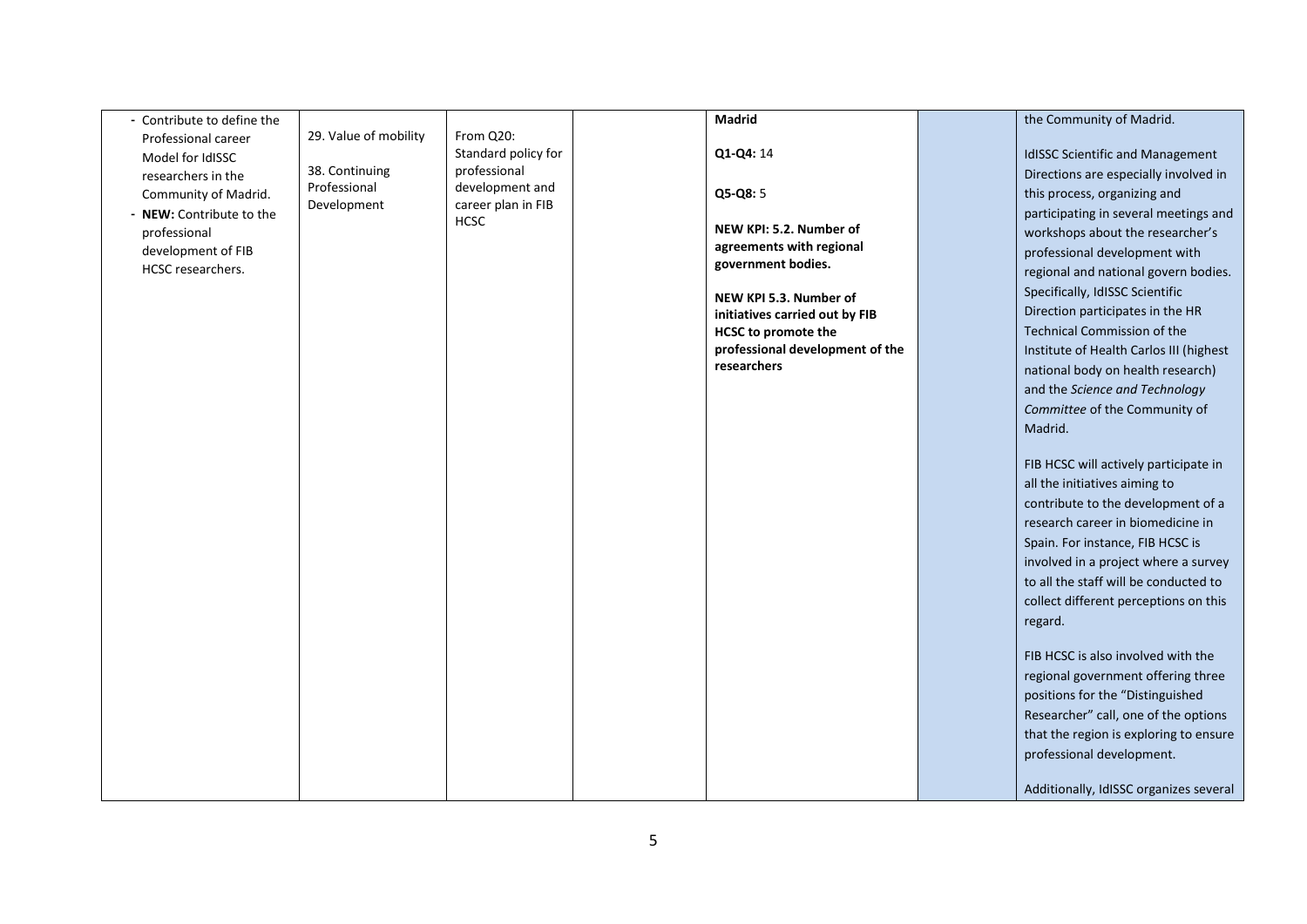|                                                                                                                                                                                                                                                                                                                                                                                                                              |                                                                                                                                                      |                                                 |                        |                                                                                                                                                                                                                                                                                                                                              |             | internal meetings about profesional<br>opportunities in the frame of specific<br>calls and positions.<br>As we mentioned, a Collective<br><b>Agreement of Biomedical Research</b><br>Foundations is under development<br>in the Community of Madrid. FIB<br>HCSC actively participates in the<br>meetings organized for the regional<br>bodies for this purpose.<br>The implementation of the<br>Agreement will provide the<br>framework for the standardization of<br>HR professional categories for FIB<br>HCSC staff.                                                                                                      |
|------------------------------------------------------------------------------------------------------------------------------------------------------------------------------------------------------------------------------------------------------------------------------------------------------------------------------------------------------------------------------------------------------------------------------|------------------------------------------------------------------------------------------------------------------------------------------------------|-------------------------------------------------|------------------------|----------------------------------------------------------------------------------------------------------------------------------------------------------------------------------------------------------------------------------------------------------------------------------------------------------------------------------------------|-------------|-------------------------------------------------------------------------------------------------------------------------------------------------------------------------------------------------------------------------------------------------------------------------------------------------------------------------------------------------------------------------------------------------------------------------------------------------------------------------------------------------------------------------------------------------------------------------------------------------------------------------------|
| 6. Promoting internal funds<br>external<br>funding<br>or<br>opportunities to provide a<br>stability and permanence of<br>employment<br>and<br>an<br>optimal<br>salary<br>to<br>researchers:<br>- Promoting the<br>participation in public or<br>private calls for<br>intensification and<br>stabilization of<br>researchers.<br>- Co-financing for<br>recruiting<br>or<br>stabilizing researchers<br>with salaries according | 22. Recognition of the<br>profession<br>25. Stability and<br>permanence of<br>employment<br>26. Funding and<br>salaries<br>28. Career<br>development | From Q1 to Q20<br><b>Annual KPIs</b><br>measure | Management<br>Director | KPI 6.1: Number of stabilized<br>researchers<br><b>Currently stabilized researchers</b><br>in FIBHCS: 5<br>Q1-Q4: 3 (from R3 to R4)<br>Q5-Q8: 5 (2 new) (from R3 to R4)<br><b>KPI 6.2: Number of researchers</b><br>co-financed by FIB HCSC with<br>internal funds<br><b>Currently co-financed</b><br>researchers in FIBHCS: 27<br>Q1-Q4: 20 | In progress | The stabilized researchers depend<br>on external funding from Miguel<br>Servet and Ramón y Cajal national<br>research contracts. FIB HCSC actively<br>promotes the recruitment of these<br>postdoctoral profiles to ensure<br>stability and permanence in the<br>institution. Additionally, FIB HCSC<br>supports other profiles with internal<br>funding, co-financing researchers<br>according to their career and<br>qualification.<br>FIB HCSC will continue promoting<br>the stability of their researchers<br>through a policy for professional<br>development and career plan in FIB<br>HCSC. The implementation of the |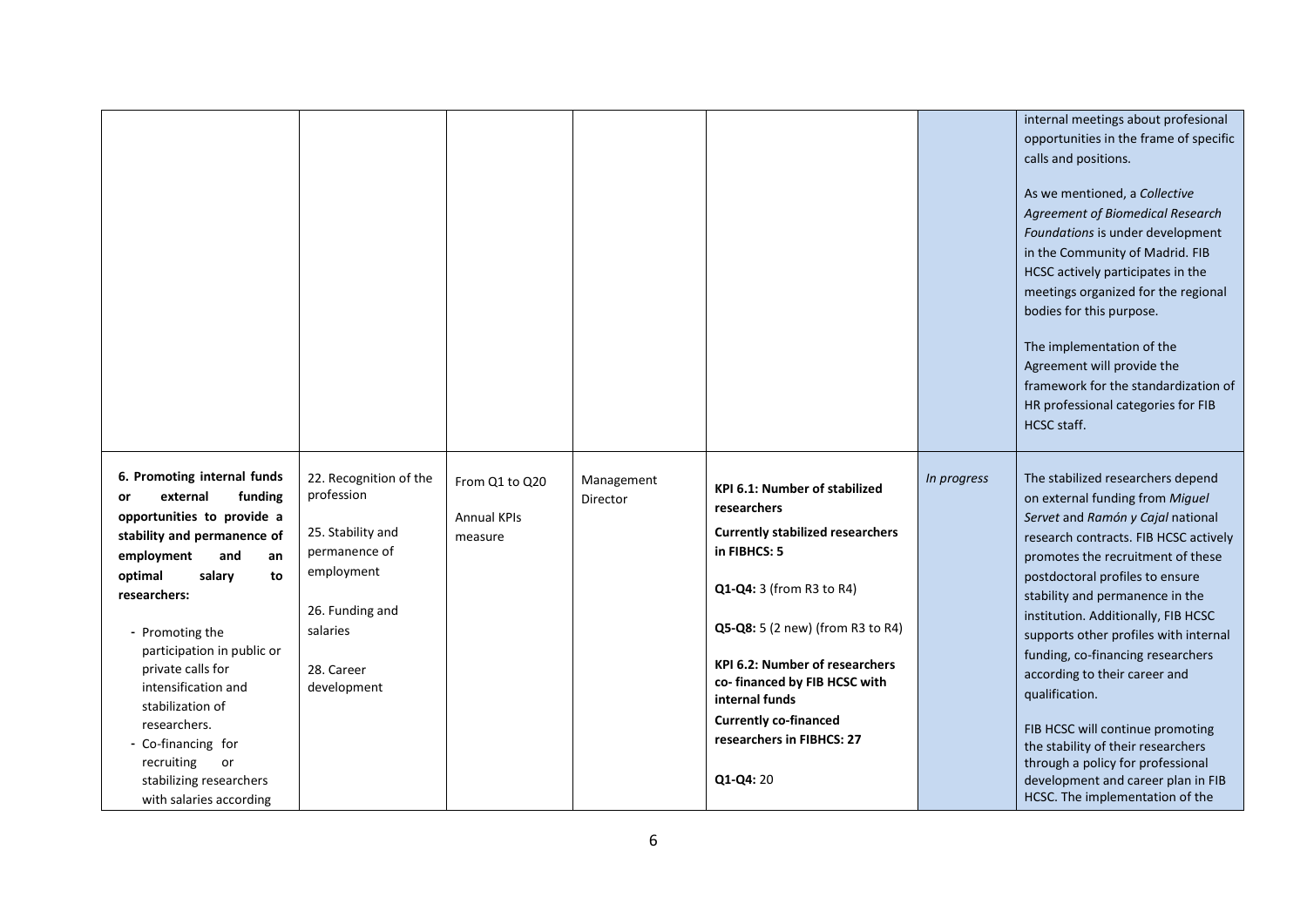| to their career and<br>qualification.                                                                                                                                                                                                     |                             |                                                 |                        | Q5-Q8: 27 (7 new)                                                                                                                                                                                                                                                                                                                                                                                                                                                                   |             | Collective Agreement of the<br><b>Foundations of Biomedical Research</b><br>will provide the framework for the<br>definition of a professional career<br>policy in the FIB HCSC.                                                                                                                                                                                                                                                                                                                                                                          |
|-------------------------------------------------------------------------------------------------------------------------------------------------------------------------------------------------------------------------------------------|-----------------------------|-------------------------------------------------|------------------------|-------------------------------------------------------------------------------------------------------------------------------------------------------------------------------------------------------------------------------------------------------------------------------------------------------------------------------------------------------------------------------------------------------------------------------------------------------------------------------------|-------------|-----------------------------------------------------------------------------------------------------------------------------------------------------------------------------------------------------------------------------------------------------------------------------------------------------------------------------------------------------------------------------------------------------------------------------------------------------------------------------------------------------------------------------------------------------------|
| 7. Promoting internal funds<br>funding<br>external<br>or<br>opportunities to provide<br>optimal working conditions<br>to researches:<br>- Establishing a specific<br>budget<br>to<br>improve spaces,<br>equipment and<br>infrastructures. | 23. Research<br>environment | From Q1 to Q20<br><b>Annual KPIs</b><br>measure | Management<br>Director | KPI 7.1: Specific budget for<br>spaces, equipment and<br>infrastructures improvement<br>Q1-Q4: 344.000 €<br>Q5-Q8: 110.691 €<br>KPI 7.2: New spaces, equipment,<br>and/or infrastructure enabled for<br>research<br>Laboratory equipment purchased<br>(new or by renovation):<br>Q1-Q4: 6<br>Q5-Q8: 14<br>Software updating:<br>$Q1-Q4:2$<br>Q5-Q8: 1<br>Readjustment of space or<br>infrastructures in several units:<br>Q1-Q4: 1<br>Q5-Q8: 2<br>Several new furniture purchase in | In progress | IdISSC strategic objectives include<br>providing spaces and infrastructures<br>adapted to the needs of researchers,<br>according with the scientific activity<br>carried out in the institution.<br>FIB HCSC allocates an annual budget<br>for new equipment and<br>infrastructures, promoting internal<br>or external funding.<br>The renovation or the new<br>equipment acquisition plan is<br>revised annually by the<br>Management Director, taking into<br>consideration the needs from the<br>research groups and the different<br>units of IdISSC. |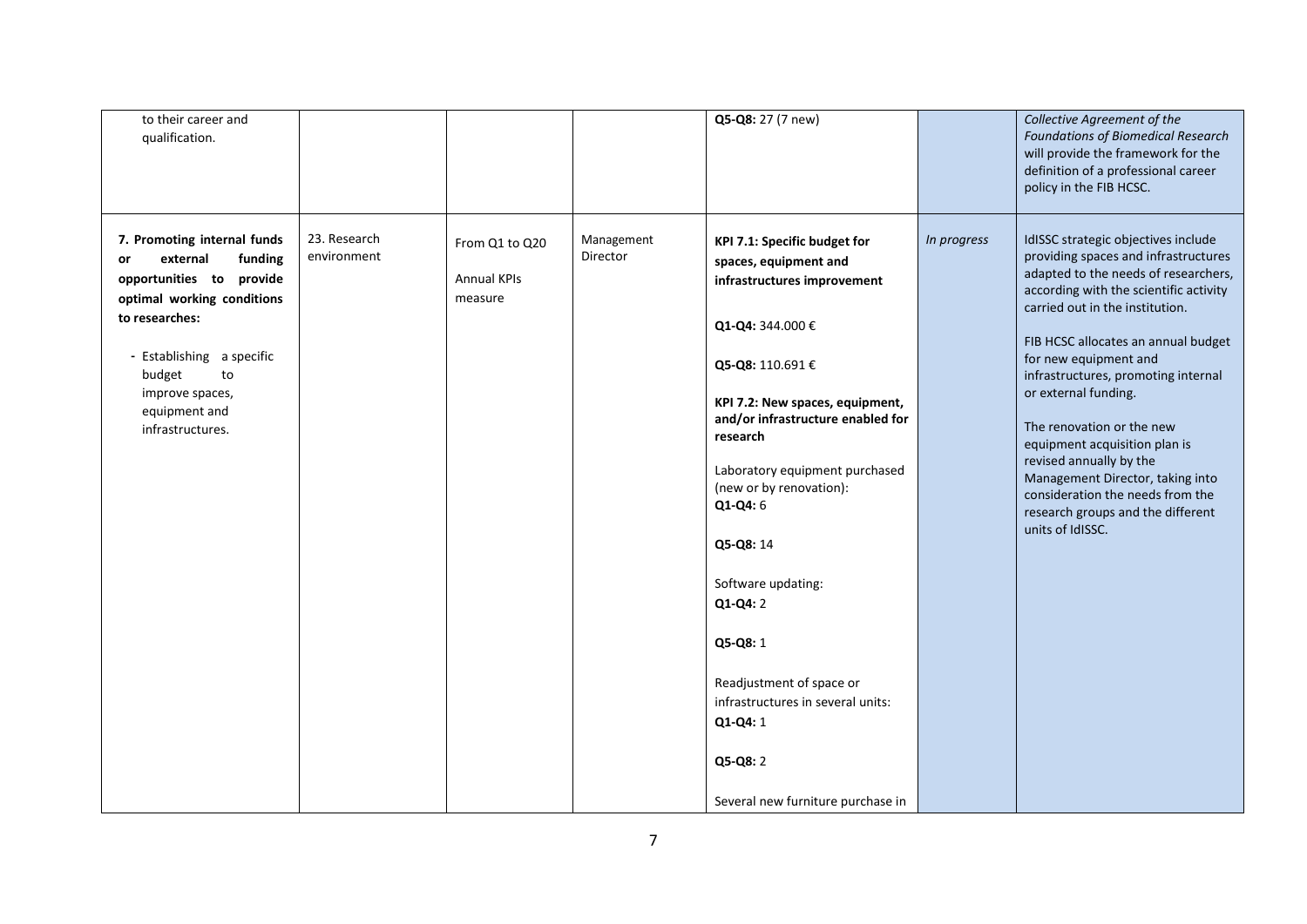|                                                                                                                                                  |                                                                                                                                                                                          |                                                 |                                                                      | the period.                                                                                                                                                                                                                                                                                          |             |                                                                                                                                                                                                                                                                                                                                                                                                                                                                                                                                                                                                                                                                                                                                                                               |
|--------------------------------------------------------------------------------------------------------------------------------------------------|------------------------------------------------------------------------------------------------------------------------------------------------------------------------------------------|-------------------------------------------------|----------------------------------------------------------------------|------------------------------------------------------------------------------------------------------------------------------------------------------------------------------------------------------------------------------------------------------------------------------------------------------|-------------|-------------------------------------------------------------------------------------------------------------------------------------------------------------------------------------------------------------------------------------------------------------------------------------------------------------------------------------------------------------------------------------------------------------------------------------------------------------------------------------------------------------------------------------------------------------------------------------------------------------------------------------------------------------------------------------------------------------------------------------------------------------------------------|
| 8. Increasing knowledge in<br><b>Intellectual Property Rights</b><br>(IPR):<br>- Organizing a specific<br>workshop about IPR for<br>researchers. | 5.Contractual<br>and legal<br>obligations<br>8. Dissemination,<br>exploitation of results<br>31. Intellectual<br><b>Property Rights</b><br>38. Continuing<br>Professional<br>Development | From Q1 to Q20<br><b>Annual KPIs</b><br>measure | <b>Innovation Unit</b><br><b>Technical Unit</b><br>R3 representative | KPI 8.1: Number of organized<br>workshops about IPR<br>$Q1-Q4:0$<br>Q5-Q8: 2                                                                                                                                                                                                                         | In progress | In last year the institution has<br>organized two workshops about IPR,<br>innovation and technology transfer.<br>FIB HCSC plans to organize at least<br><b>IPR</b><br>annual<br>workshop.<br>an<br>Additionally, the institution will<br>consider to approach different levels<br>of IPR contents depending on the<br>audience.                                                                                                                                                                                                                                                                                                                                                                                                                                               |
| 9. Promoting and<br>recognizing the co-<br>authorship by IdISSC<br>researchers:<br>- Promoting meetings<br>between IdISSC research<br>groups.    | 32. Co-authorship<br>38. Continuing<br>Professional<br>Development<br>39. Access to research<br>training and<br>continuous<br>development                                                | From Q1 to Q20<br><b>Annual KPIs</b><br>measure | <b>Technical Unit</b><br>R1, R2, R3 and R4<br>representatives        | <b>KPI 9.1: Number of publications</b><br>with co-authorship between<br><b>IdISSC</b> groups<br>Q1-Q4: 119 (38% of the total)<br>Q5-Q8: 96 (19% of the total)<br><b>KPI 9.2: Number of meetings</b><br>between IdISSC groups to<br>promote the collaborative<br>research<br>Q1-Q4: 115<br>Q5-Q8: 171 | In progress | Co-authorship is a highly valued<br>aspect for the institution. FIB HCSC<br>promotes activities among<br>researchers to increase the<br>collaborative research and co-<br>authorship. The institution carries<br>out the following activities:<br>• FIB HCSC organizes frequent<br>internal meetings between<br>research groups.<br>The Innovation Unit organizes<br>specific-topic meetings about<br>new ideas or ongoing projects<br>to support researchers to meet<br>other related groups in IdISSC.<br>• The Scientific-technical Units<br>organize meetings to inform<br>about the different technical<br>services to support researchers.<br>The Technical Unit provides<br>specific and individualized<br>support to researchers to<br>identify common research lines |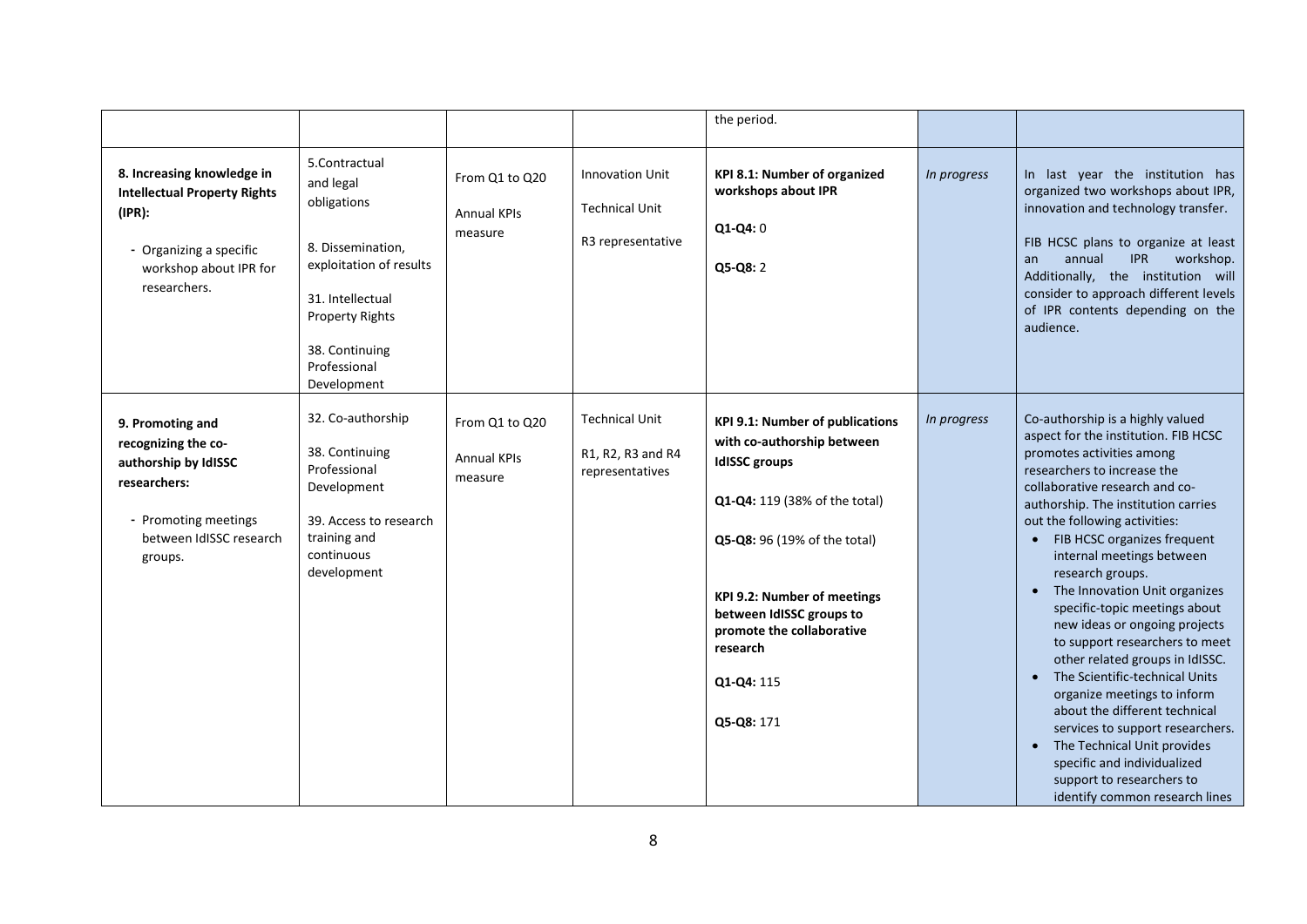|                                                                                                                                                                                                                                                                                                                                                                                                                                                                                                                                                                                       |                       |                                                 |                                                |                                                                                                                                                                                                                                                    |          | and promote the collaboration<br>between groups.                                                                                                                                                                                                                                                                                                                                                                                                                                                                                                                                                                                                                                                                                                                                                                                                                                                                                                                                                                                                                                                                                    |
|---------------------------------------------------------------------------------------------------------------------------------------------------------------------------------------------------------------------------------------------------------------------------------------------------------------------------------------------------------------------------------------------------------------------------------------------------------------------------------------------------------------------------------------------------------------------------------------|-----------------------|-------------------------------------------------|------------------------------------------------|----------------------------------------------------------------------------------------------------------------------------------------------------------------------------------------------------------------------------------------------------|----------|-------------------------------------------------------------------------------------------------------------------------------------------------------------------------------------------------------------------------------------------------------------------------------------------------------------------------------------------------------------------------------------------------------------------------------------------------------------------------------------------------------------------------------------------------------------------------------------------------------------------------------------------------------------------------------------------------------------------------------------------------------------------------------------------------------------------------------------------------------------------------------------------------------------------------------------------------------------------------------------------------------------------------------------------------------------------------------------------------------------------------------------|
| 10. Assuring the<br>implementation of a<br><b>Suggestions and appeals</b><br>procedure for researchers<br>(OTM-R 3):<br>- Implementing a<br>suggestion box for<br>compilation of<br>suggestions and appeals<br>by researchers.<br>- Informing<br>about the<br>suggestion box and<br>promoting its use<br>among researchers.<br>- NEW: Elaborating of a<br><b>Standard Operating</b><br>Procedure to<br>systematize the deal of<br>suggestions and appeals<br>- NEW: Promoting the<br>contribution of<br>suggestions and appeals<br>in the annual<br>satisfaction survey of<br>IdISSC. | 34.Complaints/appeals | From Q1 to Q20<br><b>Annual KPIs</b><br>measure | Human Resources<br>Unit<br><b>Quality Unit</b> | <b>KPI 10.1: Number of collected</b><br>suggestions and/or appeals<br>Q1-Q4: 15<br>$Q5-Q8:6$<br><b>KPI 10.2: Number of resolved</b><br>suggestions and/or appeals<br>Q1-Q4: 15<br>Q5-Q8: 6<br>NEW D 10.1: SOP: Suggestion<br>and appeals procedure | Extended | The Quality Plan of IdISSC includes<br>specific tools for the identification<br>and handling of claims. This plan<br>establishes the procedures to carry<br>out improvement actions to resolve<br>complaints.<br>FIB HCSC has achieved a suggestion<br>box on the website to compile<br>suggestions and appeals not only<br>from researchers, but also from<br>external personnel of the institution.<br>The institution ensures the<br>confidentiality of the complaints<br>received for a proper treatment.<br>The institution frequently promotes<br>the use of the suggestion box<br>through the internal communication<br>channels. All the staff is informed<br>about the Suggestions and appeals<br>procedure.<br>At the moment, FIB HCSC attends<br>and manages all the suggestions<br>received. The annual target is 100%.<br>FIB HCSC will stablish a new<br><b>Standard Operating Procedure to</b><br>impartially deal with complaints and<br>appeals of researchers.<br>The annual satisfaction survey of<br>IdISSC will include a specific section<br>to compile suggestions and appeals<br>from researchers annually. |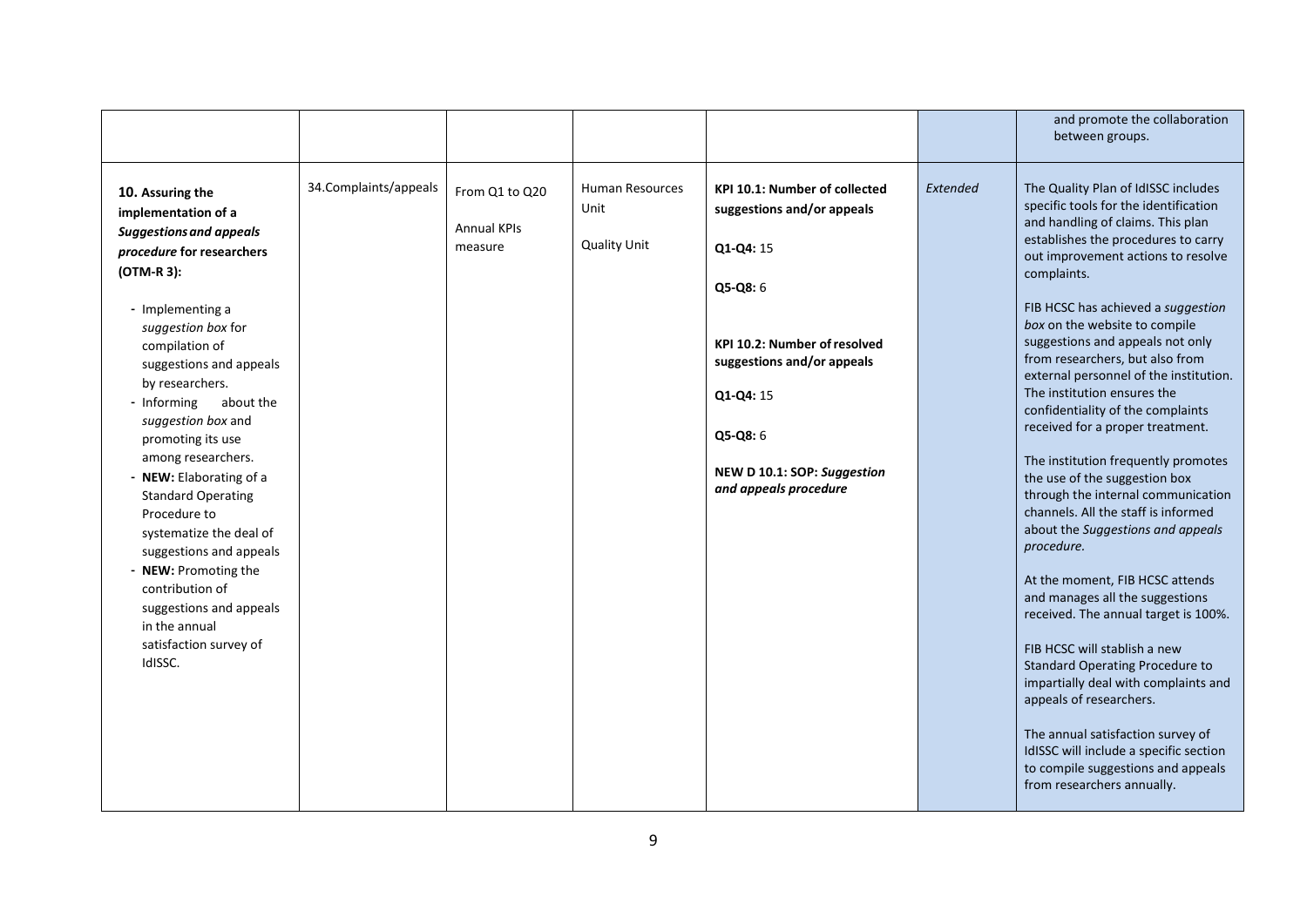| 11. Increasing the participation<br>of young researchers and<br>post- doctoral positions in<br>scientific<br>internal<br>the<br>committees:<br>- Defining a rotating<br>system for the<br>participation of young<br>researchers and post-<br>doctoral positions in the<br>Research Commission of<br>IdISSC. | 35. Participation in<br>decision- making<br>bodies                                                                                                | From Q1 to Q20<br><b>Annual KPIs</b><br>measure                                                   | <b>Scientific Director</b><br>R1, R2 and R3<br>representatives | KPI 11.1: Number of young<br>researchers and/or post-doctoral<br>positions in the IdISSC<br>committees<br>$Q1-Q4:0$<br>$Q5-Q8:3$                                                                                                                                                                 | In progress | FIB HCSC has promoted the<br>integration of postdoctoral<br>researchers profiles in scientific<br>committees to ensure the<br>participation of early stage<br>researchers in some of the decision-<br>making bodies.<br>From June 2019 (Q5) a new internal<br>organization of IdISSC committees<br>has been carried out from strategic<br>decision of the board bodies and the<br><b>Management and Scientific</b><br>Directions. That includes the<br>participation of postdoctoral profiles<br>in the Internal Research Committee.                                                                                                                                    |
|-------------------------------------------------------------------------------------------------------------------------------------------------------------------------------------------------------------------------------------------------------------------------------------------------------------|---------------------------------------------------------------------------------------------------------------------------------------------------|---------------------------------------------------------------------------------------------------|----------------------------------------------------------------|--------------------------------------------------------------------------------------------------------------------------------------------------------------------------------------------------------------------------------------------------------------------------------------------------|-------------|-------------------------------------------------------------------------------------------------------------------------------------------------------------------------------------------------------------------------------------------------------------------------------------------------------------------------------------------------------------------------------------------------------------------------------------------------------------------------------------------------------------------------------------------------------------------------------------------------------------------------------------------------------------------------|
| Improving the IdISSC<br>12.<br>Training Plan to develop a<br>research career:<br>- Identifying of training<br>needs.<br>- Improving<br>multidisciplinary and<br>transversal training.<br>- Communicating the<br>Training Plan to the<br>researchers.                                                        | 28. Career<br>development<br>38. Continuing<br>Professional<br>Development<br>39. Access to<br>research training and<br>continuous<br>development | From Q1 to Q20<br><b>Annual KPIs</b><br>measure<br>Q12: Survey<br>and new<br><b>Training Plan</b> | <b>Human Resources</b><br>Unit<br><b>Quality Unit</b>          | D 12.1: E-Mailing to IdISSC staff<br>asking for the training needs<br>Q1-Q4: 1 E-Mailing<br>Q5-Q8: 1 E-Mailing<br>D 12.2: New Training Plan<br>Q1-Q4: IdISSC Training Plan 2018<br>Q5-Q8: IdISSC Training Plan 2019<br>KPI 12.1: Number of training<br>curses organized by FIB HCSC<br>Q1-Q4: 42 | In progress | The Annual Training Plan of IdISSC<br>compiles the training offer for<br>researchers in all career stages. FIB<br>HCSC provides an important training<br>offer organizing internal meetings<br>and scientific-technical curses,<br>focusing on multidisciplinary and<br>transversal skills, for example:<br>• Animal experimentation<br>procedures<br>Conferences on advanced<br>$\bullet$<br>therapies<br>Good clinical practice and<br>clinical research<br><b>Technical skills</b><br>$\bullet$<br>Scientific methodology and<br>Statistics.<br><b>Intellectual Property Rights</b><br>promotion<br>Open Access<br>$\bullet$<br>Management and internal<br>$\bullet$ |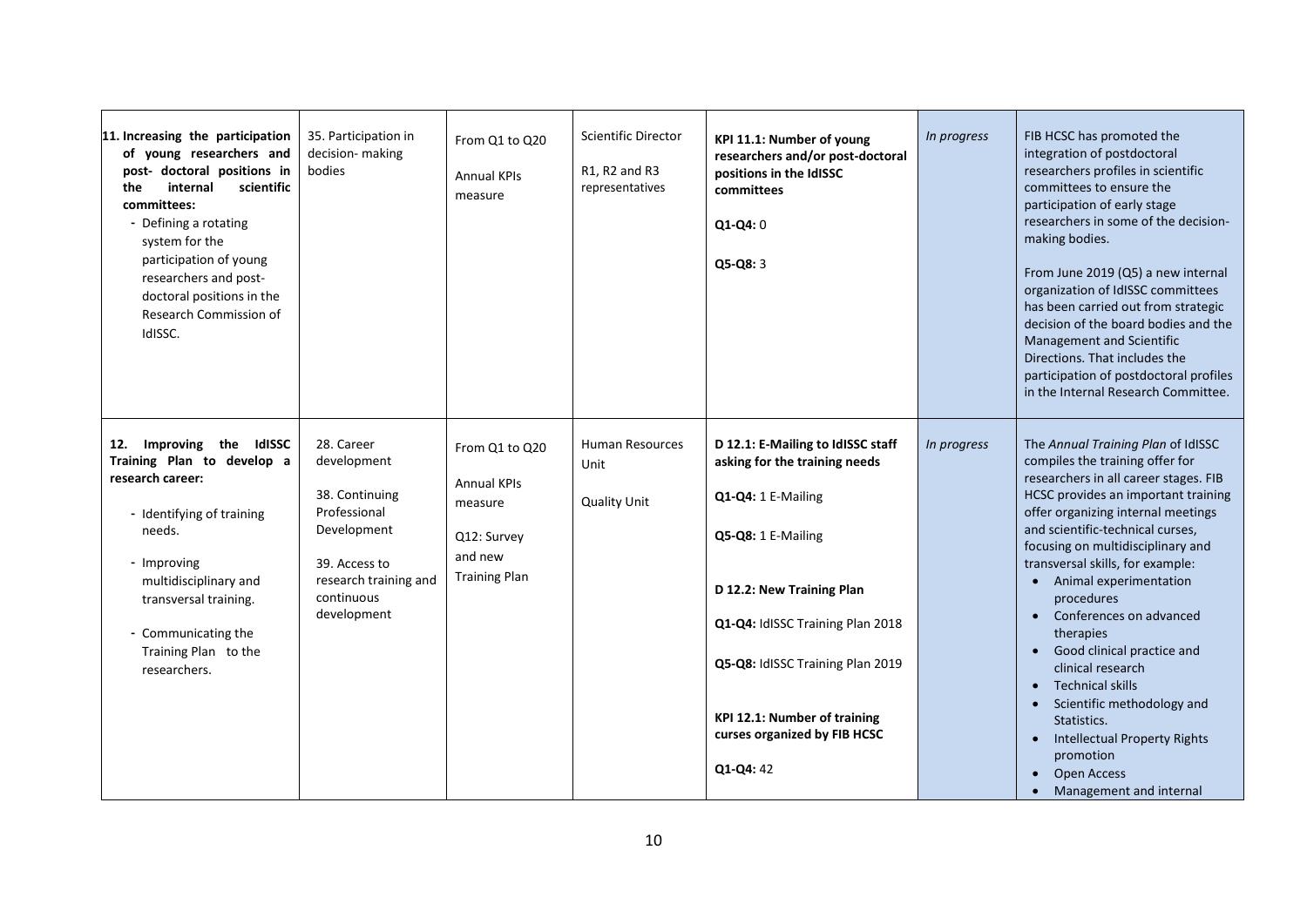|                                                                                                                                                                                                                                                                                                                   |                                                                                                                                                                                                                             |                                                                                                |                                                                                         | Q5-Q8: 80                                                                                                                             |             | procedures                                                                                                                                                                                                                                                                                                                                                                                                                                                                                    |
|-------------------------------------------------------------------------------------------------------------------------------------------------------------------------------------------------------------------------------------------------------------------------------------------------------------------|-----------------------------------------------------------------------------------------------------------------------------------------------------------------------------------------------------------------------------|------------------------------------------------------------------------------------------------|-----------------------------------------------------------------------------------------|---------------------------------------------------------------------------------------------------------------------------------------|-------------|-----------------------------------------------------------------------------------------------------------------------------------------------------------------------------------------------------------------------------------------------------------------------------------------------------------------------------------------------------------------------------------------------------------------------------------------------------------------------------------------------|
|                                                                                                                                                                                                                                                                                                                   |                                                                                                                                                                                                                             |                                                                                                |                                                                                         |                                                                                                                                       |             |                                                                                                                                                                                                                                                                                                                                                                                                                                                                                               |
|                                                                                                                                                                                                                                                                                                                   |                                                                                                                                                                                                                             |                                                                                                |                                                                                         | KPI 12.2: Number of attendees to<br>training courses<br>Q1-Q4: 462                                                                    |             | Additionally, FIB HCSC organizes<br>training activities that arise from the<br>researcher's suggestions.                                                                                                                                                                                                                                                                                                                                                                                      |
|                                                                                                                                                                                                                                                                                                                   |                                                                                                                                                                                                                             |                                                                                                |                                                                                         | Q5-Q8: 469                                                                                                                            |             | Annually, FIB HCSC sends a query to<br>IdISSC staff to identify the training<br>needs from researchers.                                                                                                                                                                                                                                                                                                                                                                                       |
|                                                                                                                                                                                                                                                                                                                   |                                                                                                                                                                                                                             |                                                                                                |                                                                                         |                                                                                                                                       |             | The Technical Unit of FIB HCSC and<br>the Internal Research Committee<br>meet annually to compile the<br>training needs from researchers,<br>defining new training activities.                                                                                                                                                                                                                                                                                                                |
|                                                                                                                                                                                                                                                                                                                   |                                                                                                                                                                                                                             |                                                                                                |                                                                                         |                                                                                                                                       |             | From Q8, the institution has worked<br>on a new Training Plan 2021. The<br>new plan will include specific<br>training in scientific communication<br>to non-scientific key actors, including<br>others Responsible Research and<br>Innovation (RRI) aspects.                                                                                                                                                                                                                                  |
| 13.<br>OTM-R 4.- Defining<br>an Open, Transparent, and<br>Merit-based Recruitment of<br><b>Researchers in FIB HCSC.</b><br>- Defining<br>internal<br>guides settingout OTM-R<br>procedures and practices<br>for staff.<br>- Publishing a version of<br>the OTM-R policy online<br>both in Spanish and<br>English. | 12. Recruitment of<br><b>Early Stage</b><br>Researchers<br>13. Recruitment<br>14. Selection<br>15. Transparency<br>16. Judging merit<br>17. Variations in the<br>chronological order of<br><b>CVs</b><br>18. Recognition of | From Q1 to Q20<br>Q10: Publishing an<br>internal OTM-R<br>Policy in English on<br>the website. | <b>Human Resources</b><br>Unit<br><b>Technical Unit</b><br>R4 and R3<br>representatives | D OTM-R 4: Publishing a version<br>of the IdISSC OTM-R policy on<br>the website<br>Q10: Spanish and English version<br>on the website | In progress | The Technical Unit and the HR<br>responsible have developed an<br>Open, Transparent, and Merit-based<br>Recruitment of Researchers policy in<br>HCSC,<br>based<br><b>FIB</b><br>on<br>the<br>acknowledgement of merits and<br>professional career of researchers.<br>The document has been reviewed<br>and approved by the HRS4R Working<br>Group and the Management and<br>Scientific Direction.<br>The Spanish and English versions of<br>the OTM-R policy are published on<br>the website. |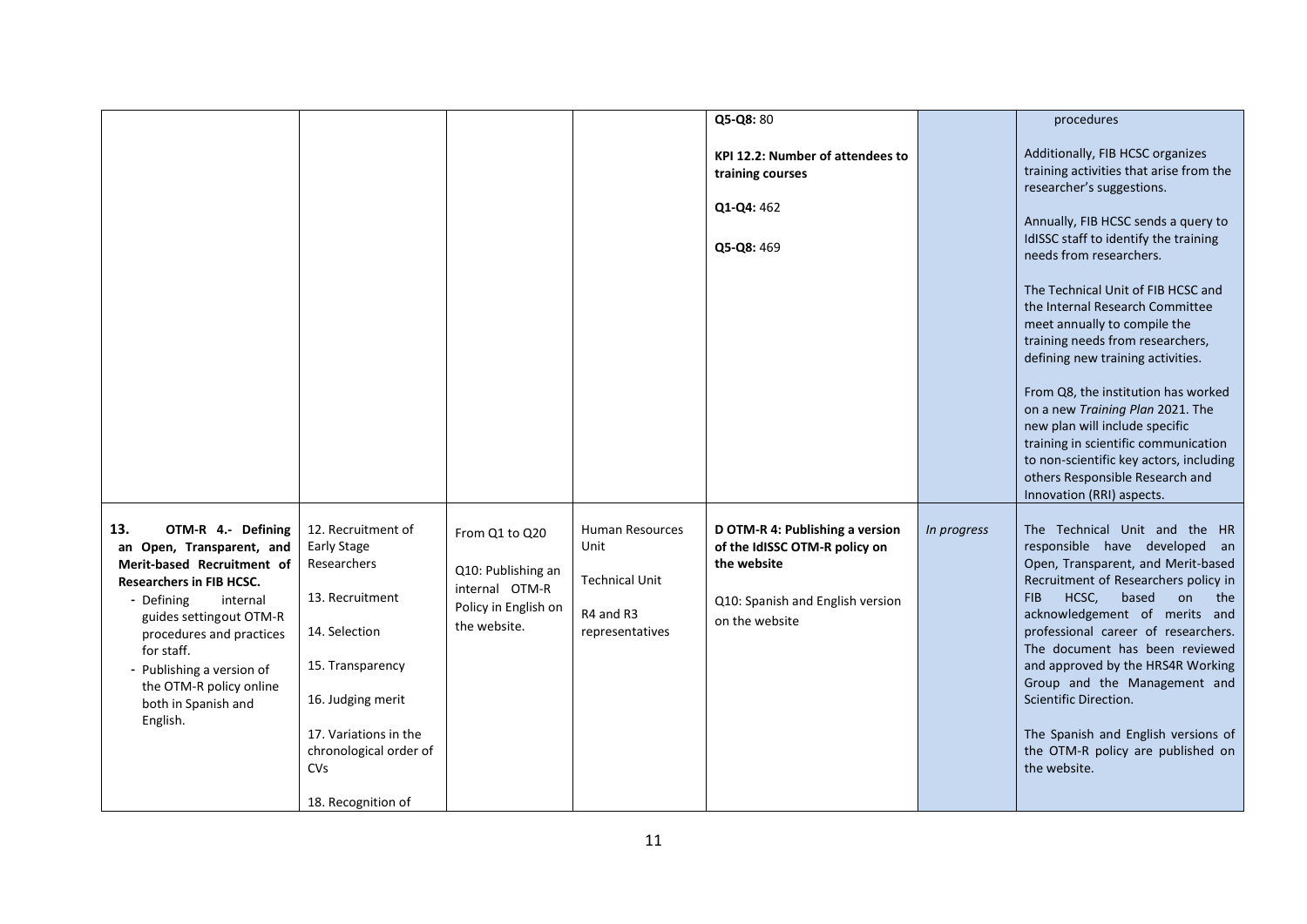|                                                                                                                                                                                                                                                                                                       | mobility experience<br>19. Recognition of<br>qualifications<br>20. Seniority<br>21. Postdoctoral<br>appointments |                                                                                                                                               |                                                                               |                                                                                                                                                                                                        |             |                                                                                                                                                                                                                                                                                                                                                                                                                                                   |
|-------------------------------------------------------------------------------------------------------------------------------------------------------------------------------------------------------------------------------------------------------------------------------------------------------|------------------------------------------------------------------------------------------------------------------|-----------------------------------------------------------------------------------------------------------------------------------------------|-------------------------------------------------------------------------------|--------------------------------------------------------------------------------------------------------------------------------------------------------------------------------------------------------|-------------|---------------------------------------------------------------------------------------------------------------------------------------------------------------------------------------------------------------------------------------------------------------------------------------------------------------------------------------------------------------------------------------------------------------------------------------------------|
| <b>OTM-R 5.-</b><br>14.<br><b>Supporting services to</b><br>increase the visibility of the<br>international calls in<br><b>EURAXESS.</b><br>- Publishing periodically<br>the international calls in<br>EURAXESS portal web.                                                                           | 12. Recruitment of<br><b>Early Stage</b><br>Researchers<br>13. Recruitment<br>14. Selection<br>15. Transparency  | From Q1 to Q20<br><b>Annual KPIs</b><br>measure                                                                                               | <b>Technical Unit</b><br>R <sub>2</sub> and R <sub>1</sub><br>representatives | <b>KPI OTM-R 5: Number of IdISSC</b><br>international calls published in<br>the EURAXESS portal web<br>Q1-Q4: 17 (100% of the<br>international calls)<br>Q5-Q8: 6 (100% of the<br>international calls) | In progress | <b>HCSC</b><br>publishes<br>FIB.<br>all<br>the<br>international calls in the EURAXESS<br>portal web to increase the visibility<br>of the calls.<br>Additionally, all the job offers, both<br>national and international, are<br>published on the IdISSC website in<br>order to improve the spread of the<br>job offers.<br>The decrease of the number of<br>IdISSC international calls in last<br>quarters could be due to the COVID<br>pandemic. |
| 15.<br><b>OTM-R 6.-</b><br>Defining internal rules for<br>the appointment and<br>composition of selection<br>committees.<br>- Including in the SOP of<br>Evaluation of candidates<br>and incorporation of<br>professionals, internal<br>rules for the<br>appointment, and<br>composition of selection | 12. Recruitment of<br><b>Early Stage</b><br>Researchers<br>13. Recruitment<br>14. Selection<br>15. Transparency  | From Q1 to Q20<br>Q10: SOP:<br>Evaluation of<br>candidates and<br>incorporation of<br>professionals<br>available in<br>Spanish and<br>English | <b>Human Resources</b><br>Unit<br><b>Technical Unit</b>                       | D 3.1: SOP: Evaluation of<br>candidates and incorporation of<br>professionals<br>Draft document in Spanish and<br>English on the intranet.                                                             | In progress | The Technical Unit and the HR<br>responsible has worked on a SOP of<br>Evaluation of candidates and<br>incorporation of professionals in FIB<br>HCSC, based the OTM-R policy<br>conducted. The document includes<br>internal rules for the appointment<br>composition of selection<br>and<br>committees to carry out the<br>recruitment of candidates.<br>The SOP has been elaborated in line<br>with the Collective Agreement of                 |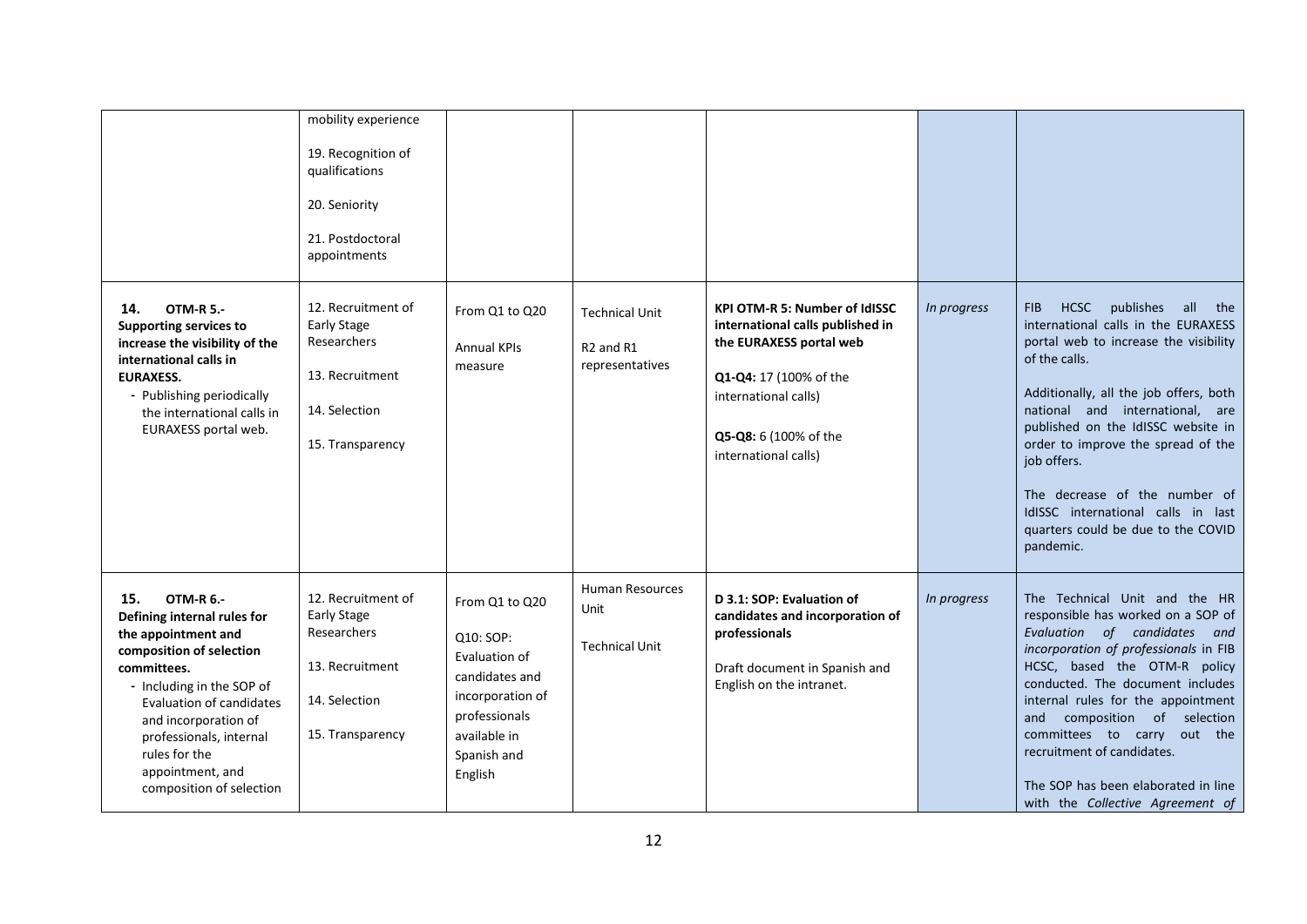| committees based in<br>OTM-R policies.                                                                                                                                                                                                                                                                                                                                                                                                                                                                                                 |                                                                              |                                                                                                                                                                           |                                                                                            |                                                                                                                                                                                                                                                                                                                                                                                                                                             |            | Biomedical Research Foundations<br>under development and it will be<br>updated once the Agreement is<br>ready.<br>A draft version approved by HR Unit<br>is available in Spanish and English on<br>the intranet.                                                                                                                                                                                                                                                                                                                                                                                                                                                                                                      |
|----------------------------------------------------------------------------------------------------------------------------------------------------------------------------------------------------------------------------------------------------------------------------------------------------------------------------------------------------------------------------------------------------------------------------------------------------------------------------------------------------------------------------------------|------------------------------------------------------------------------------|---------------------------------------------------------------------------------------------------------------------------------------------------------------------------|--------------------------------------------------------------------------------------------|---------------------------------------------------------------------------------------------------------------------------------------------------------------------------------------------------------------------------------------------------------------------------------------------------------------------------------------------------------------------------------------------------------------------------------------------|------------|-----------------------------------------------------------------------------------------------------------------------------------------------------------------------------------------------------------------------------------------------------------------------------------------------------------------------------------------------------------------------------------------------------------------------------------------------------------------------------------------------------------------------------------------------------------------------------------------------------------------------------------------------------------------------------------------------------------------------|
| 16.<br><b>NEW: Developing</b><br>an Equality and Diversity<br>Plan to promote gender<br>balance and avoid<br>discrimination:<br>- Creating an Equality and<br>Diversity Committee.<br>- Developing the IdISSC<br><b>Equality and Diversity</b><br>Plan.<br>- Defining clear rules<br>concerning the<br>composition of selection<br>and scientific<br>committees,<br>guaranteeing a sufficient<br>gender balance.<br>- Organizing training<br>activities on avoidance<br>discrimination, gender<br>balance, and equal<br>opportunities. | 10. Non discrimination<br>27. Gender balance                                 | From Q11 to Q20<br>Q12: Appointing<br>the IdISSC Equality<br>and Diversity<br>Committee<br>O14: IdISSC<br>Equality and<br>Diversity Plan<br><b>Annual KPIs</b><br>measure | Human Resources<br>Unit<br><b>Technical Unit</b>                                           | D 16.1: Appointing the IdISSC<br><b>Equality and Diversity Committee</b><br>D 16.2: IdISSC Equality and<br>Diversity Plan<br>KPI 16.1: Number of organized<br>activities on non-discrimination<br>and gender balance<br>KPI 16.2: % of women in the<br>IdISSC<br>KPI 16.3: % of ongoing projects<br>led by women<br>KPI 16.4: % of scientific<br>publications (first, last or<br>corresponding author led by<br>IdSSC members) led by women | <b>NEW</b> | Currently, FIB HCSC is developing an<br>Equality and Diversity Plan to<br>promote a gender and equality<br>balance in IdISSC.<br>The Equality and Diversity Plan has<br>among its priorities to procure<br>sufficiently gender<br>balance in<br>scientific and selection committees,<br>among others.<br>At the moment, FIB HCSC is actively<br>working to gender balance the<br>research activity conducted by the<br>groups. In the last Scientific Report<br>(2019), IdISSC reported 123 ongoing<br>research projects, 40% led by<br>women.<br>Additionally, FIB HCSH actively<br>participates in initiatives to promote<br>the presence of women in science,<br>such as the Day of women and girls<br>in science. |
| 17.<br>NEW: Defining a<br>standard professional<br>evaluation system for<br>research groups, to<br>recognize their activities                                                                                                                                                                                                                                                                                                                                                                                                          | 11. Evaluation/<br>appraisal systems<br>19. Recognition of<br>qualifications | From Q11 to Q20<br><b>Annual KPIs</b><br>measure                                                                                                                          | <b>Scientific Director</b><br>Human Resources<br>Unit<br>R <sub>3</sub> and R <sub>4</sub> | D 17.1: Implementation of a<br>standard research group<br>evaluation system<br>KPI 17.1: Number of evaluations                                                                                                                                                                                                                                                                                                                              | <b>NEW</b> | FIB HCSC will develop a standard<br>professional evaluation system for<br>IdISSC research groups.<br>In a first stage, the institution is                                                                                                                                                                                                                                                                                                                                                                                                                                                                                                                                                                             |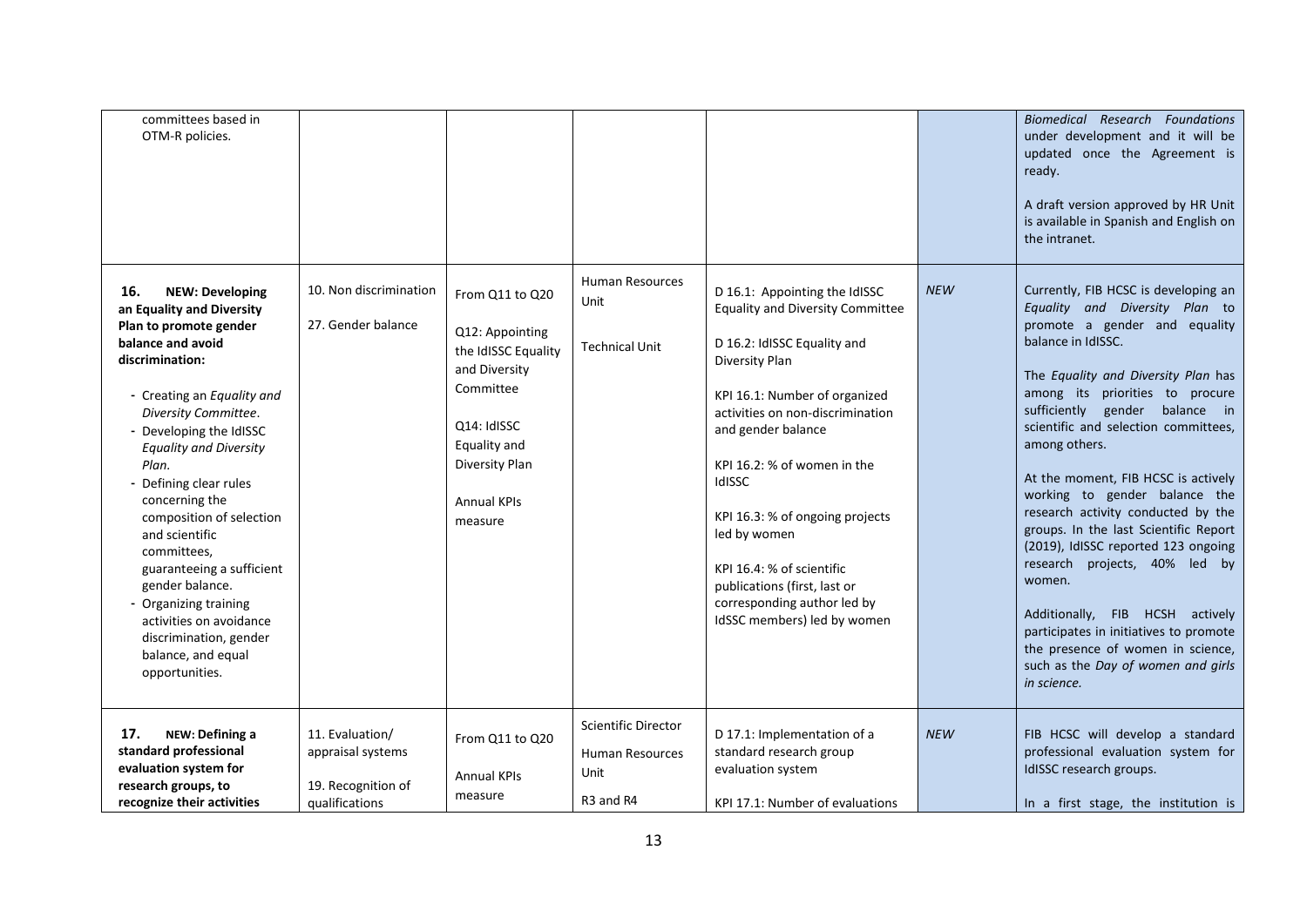| and promote the<br>emerging and clinical<br>groups.<br>Considering as valuable<br>merits on the research<br>groups not only the<br>scientific activity, but also<br>the qualifications,<br>seniority, teaching, etc.                                                                                                                                                                                              | 20. Seniority<br>22. Recognition of the<br>profession<br>29. Value of mobility<br>33. Teaching |                                                                                           | representatives                                                                                                      | conducted to research groups.<br>KPI 17.2: Number of evaluations<br>conducted to emerging and/or<br>clinical groups                                                                                                                                                                                            |            | focusing on the evaluation of the<br>research group activity, in order to<br>promote the development of clinical<br>and emerging groups in IdISSC.                                                                                                                                                                                                                                                                                                                                                                                                                                                                                                                                                                                                                                                                                                                 |
|-------------------------------------------------------------------------------------------------------------------------------------------------------------------------------------------------------------------------------------------------------------------------------------------------------------------------------------------------------------------------------------------------------------------|------------------------------------------------------------------------------------------------|-------------------------------------------------------------------------------------------|----------------------------------------------------------------------------------------------------------------------|----------------------------------------------------------------------------------------------------------------------------------------------------------------------------------------------------------------------------------------------------------------------------------------------------------------|------------|--------------------------------------------------------------------------------------------------------------------------------------------------------------------------------------------------------------------------------------------------------------------------------------------------------------------------------------------------------------------------------------------------------------------------------------------------------------------------------------------------------------------------------------------------------------------------------------------------------------------------------------------------------------------------------------------------------------------------------------------------------------------------------------------------------------------------------------------------------------------|
| 18.<br><b>NEW: Promoting</b><br>an Open Science policy in<br>IdISSC as a new approach<br>to the scientific activity<br>based on cooperative<br>work.<br>- Promoting the use of the<br>institutional scientific<br>repository adopted in the<br>Community of Madrid.<br>- Supporting researcher to<br>carry out open access<br>scientific publications.<br>- Organizing specific<br>training about Open<br>Access. | 32. Co- authorship                                                                             | From Q11 to Q20<br><b>Annual KPIs</b><br>measure<br>Q12: Open Science<br>Policy in IdISSC | <b>Scientific Director</b><br><b>Human Resources</b><br>Unit<br>R <sub>3</sub> and R <sub>4</sub><br>representatives | KPI 18.1: Number of scientific<br>publications made in open access<br>KPI 18.2: Number of publications<br>included in the repository of the<br>Community of Madrid<br>KPI 18.3: Number of workshops /<br>training activities about Open<br>Access<br>D 18.1: Definition of an Open<br>Science Policy in IdISSC | <b>NEW</b> | Open science consists of a new<br>approach to the scientific process<br>based on cooperative work. Based<br>on the European initiatives aimed to<br>promote Responsible research &<br>innovation (RRI) and Open Science,<br>FIB HCSC is developing an Open<br>Science Policy for IdISSC.<br>The Community of Madrid is<br>promoting cooperative research<br>through an institutional repository<br>(https://repositoriosaludmadrid.es/).<br>IdISSC staff has access to the<br>institutional repository since the<br>second quarter of 2020. FIB HCSC<br>promotes the use of this repository<br>among its researchers.<br>FIB HCSC is developing the following<br>activities:<br>Current knowledge about Open<br>Sciences at the institution has<br>been explored.<br>On-line workshops about Open<br>Access. FIB HSCS will promote<br>specific training about this |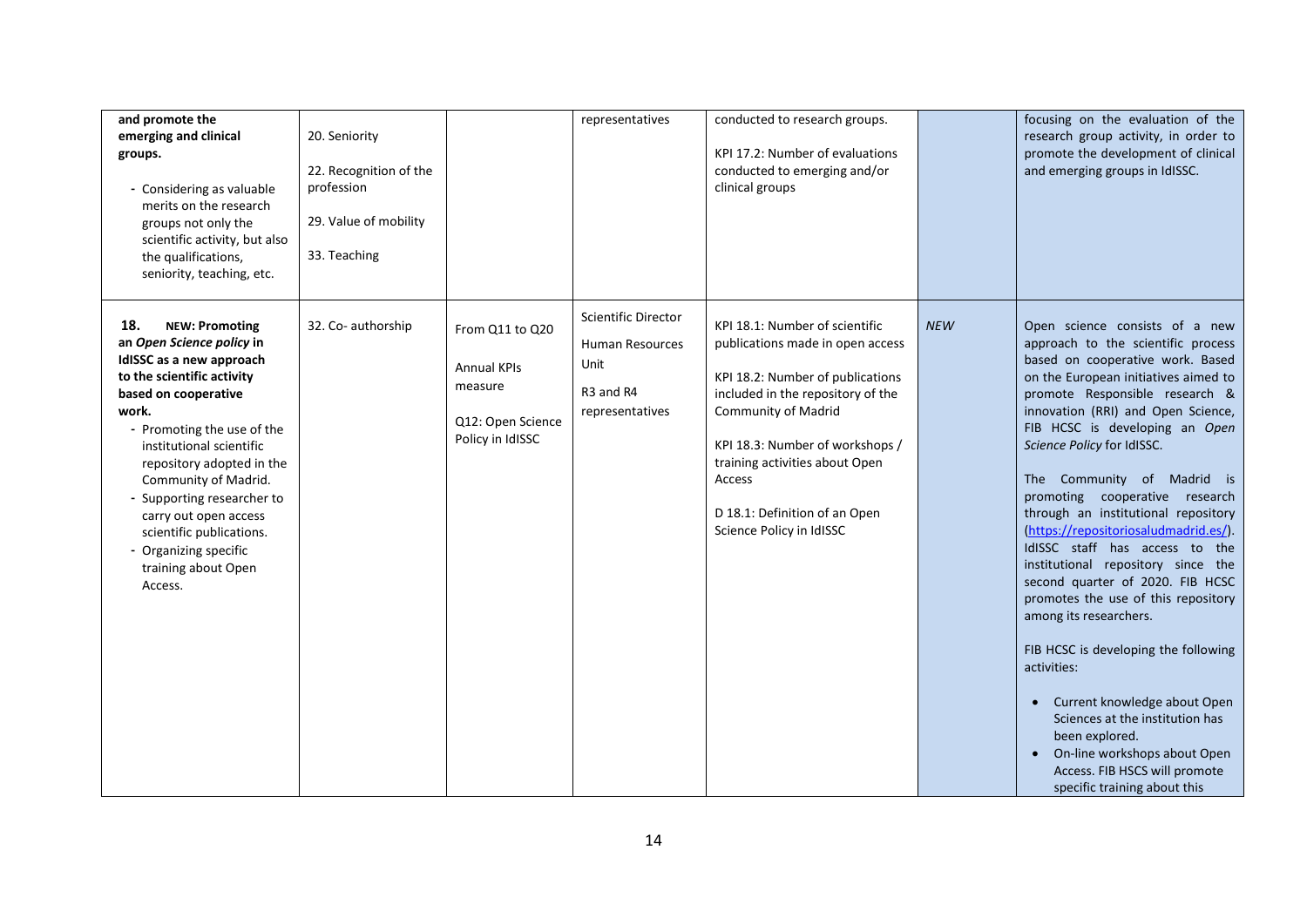|  |  |  | topic.                        |
|--|--|--|-------------------------------|
|  |  |  | <b>Promoting Open Access</b>  |
|  |  |  | through a specific program to |
|  |  |  | support the financing of open |
|  |  |  | access publications.          |
|  |  |  | Participation in a national   |
|  |  |  | working group on Open         |
|  |  |  | Sciences, acting as           |
|  |  |  | coordinators.                 |
|  |  |  |                               |